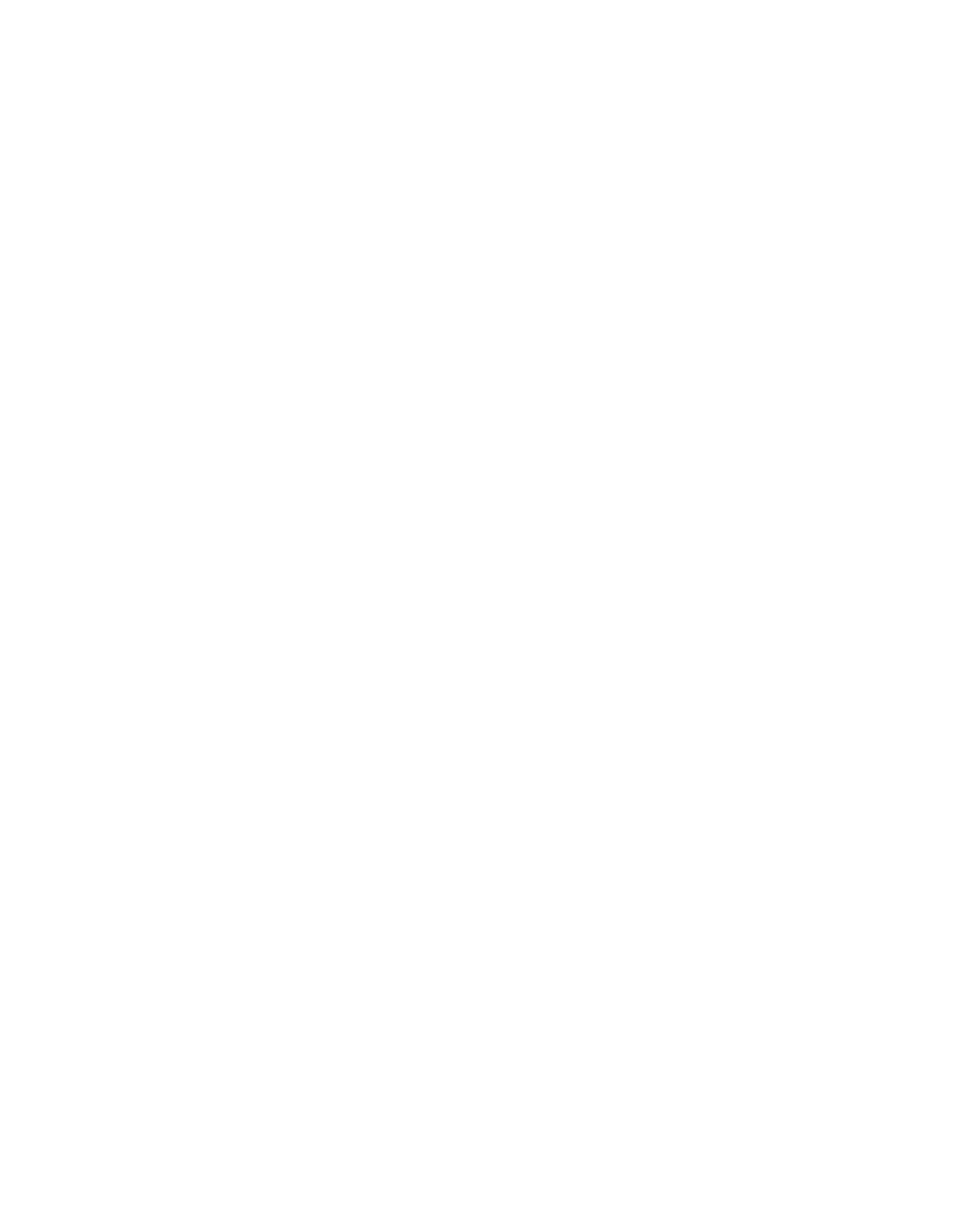# **Lawrence Township**

# **Preliminary Application for Affordable Housing**

**This is a Preliminary Application only. Do not send supporting documentation at this time. You will be notified as to the status of your preliminary eligibility based on the information that you provide in this application. When an affordable home becomes available, eligible candidates will be contacted. At that time, we will provide you with a list of documentation that you will need to support and verify the information submitted in this application. We can not and do not guarantee housing based on the approval of this Preliminary Application. Affordable housing certification and monitoring services are provided by Piazza & Associates, Inc. on behalf of the Township of Lawrence. Neither Piazza & Associates, Inc., nor the Township of Lawrence provides legal, real estate, or financial services. This program is subject to municipal and state affordable housing regulations, but no guarantee can be made that these homes are affordable to all applicants. This program is subject to availability. Sales prices, rental rates, terms and conditions are subject to change without notice. This is an Equal Housing Opportunity.**

*Piazza & Associates, Inc. Affordable Housing Services*

*216 Rockingham Row Princeton Forrestal Village Princeton, NJ 08540 Telephone: 609-786-1100 Facsimile: 609-786-1105 E-mail: LawrenceTwp@HousingQuest.com*

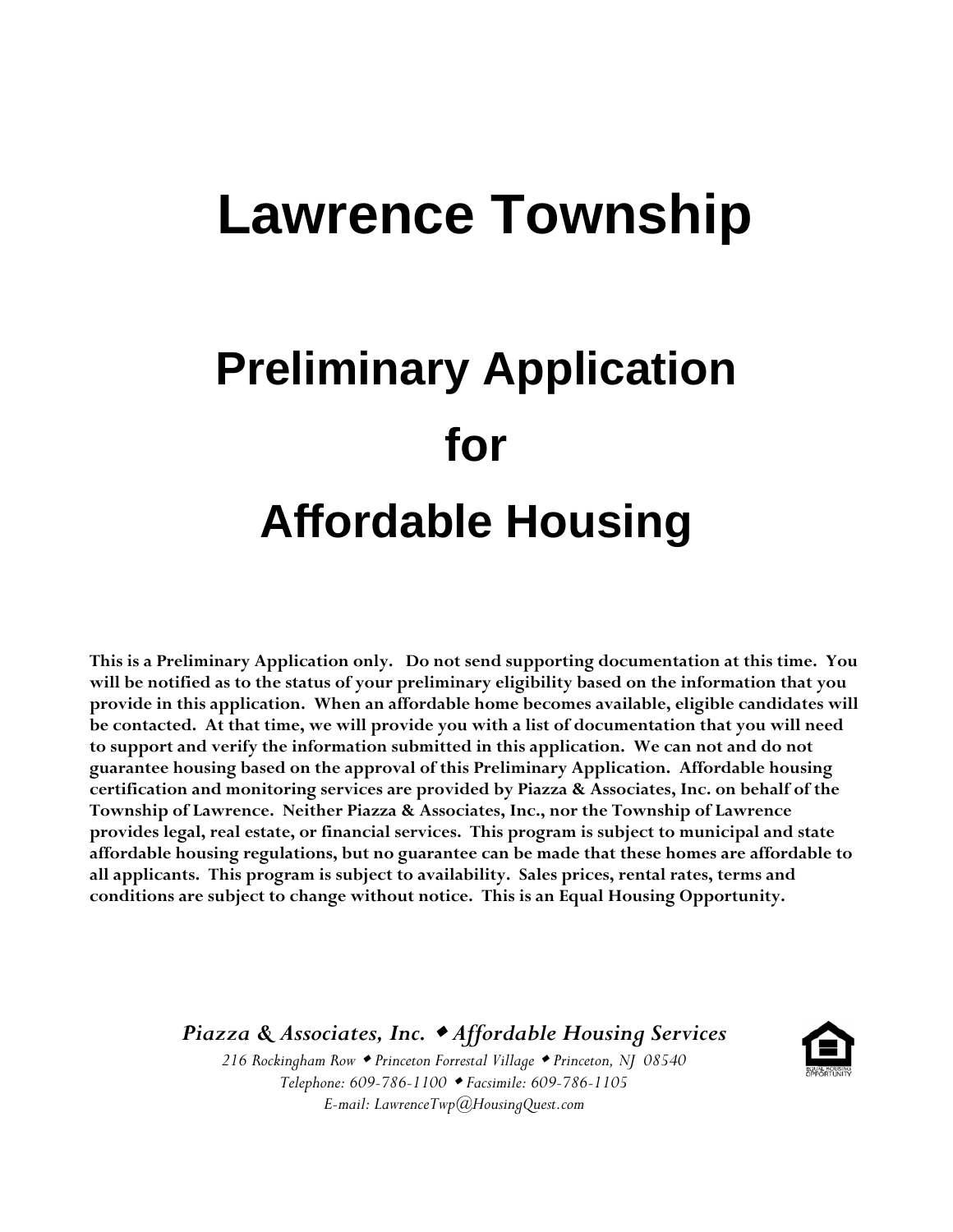## **Affordable Housing Policies and Requirements**

# **Lawrence Township**

## For All Applicants

This is an equal housing opportunity. Federal law prohibits discrimination against any person making application to buy or rent a home with regard to age, race, religion, national origin, sex, handicapped or familial status. State law prohibits discrimination on the basis of race, creed, color, national origin, ancestry, nationality, marital or domestic partnership or civil union status, familial status, sex, gender identity or expression, affectional or sexual orientation, disability, source of lawful income or source of lawful rent payment.

- $\checkmark$  This affordable housing must be the intended primary residence of the applicant.
- $\checkmark$  All household members, including the applicant's spouse, must be listed in the Preliminary Application. If changes in income or household composition occur during the application process, or if there is a change of address, the applicant is required to notify Piazza  $\&$  Associates, Inc. in writing, immediately.
- $\checkmark$  Applications must be truthful, complete and accurate. Any false statement makes the application null and void, and subjects the applicant to penalties imposed by law.
- $\checkmark$  Annual Income includes, but is not limited to, salary or wages, alimony, child support, social security benefits, unemployment benefits, pensions, business income, and actual or imputed earnings from assets (which include bank accounts, certificates of deposit, stocks, bonds, or other securities), and real estate.
- $\checkmark$  If you own a home in which you are currently residing and which you intend to sell prior to living in an affordable home, compute your income from this asset by taking the market value of your home, subtracting the mortgage principal, and multiplying the balance by the current "Passbook Savings Rate" published by HUD. Income from other real estate holdings is determined by the actual income you receive from the asset (less expenses, but not less your mortgage principal payment). If you have no outstanding mortgage debt, the value of your home will be subject to a maximum appraised value limit, which, when exceeded, may disqualify you from this affordable housing program.
- $\checkmark$  Specific documentation to verify income and assets, as well as a letter of prequalification for mortgage financing from a licensed lending institution be required at a later date.
- $\checkmark$  Please understand that the pricing and rental rates for this affordable housing are established and governed by Federal, State and / or municipal regulations. Although consideration is made for lowand moderate- categories of household incomes, sales prices do not fluctuate on the basis of each individual applicant's income. Therefore, we can not and do not guarantee that any home will be affordable to YOU or YOUR household.
- $\checkmark$  We do not provide financing to purchase affordable homes. Financing for an affordable home is subject to terms and conditions set forth by the State of New Jersey. Monthly payments, including principal, interest, property taxes, insurance and condominium fees, may not exceed 33% of your income without the applicant receiving home- buyer counseling by an agency approved by HUD or the N. J. Department of Banking and Insurance, which details the advisability of such a mortgage loan. For a list of approved counseling agencies, contact HUD, the N. J. Department of Banking and Insurance or our website: HousingQuest.com.

If you need assistance completing this application, please contact us at 609-786-1100. DO NOT SEND SUPPORTING DOCUMENTATION WITH THIS APPLICATION. Please fax this application to 609-786-1105 or mail to:

**Piazza & Associates, Inc.**



216 Rockingham Row - Princeton, NJ 08540